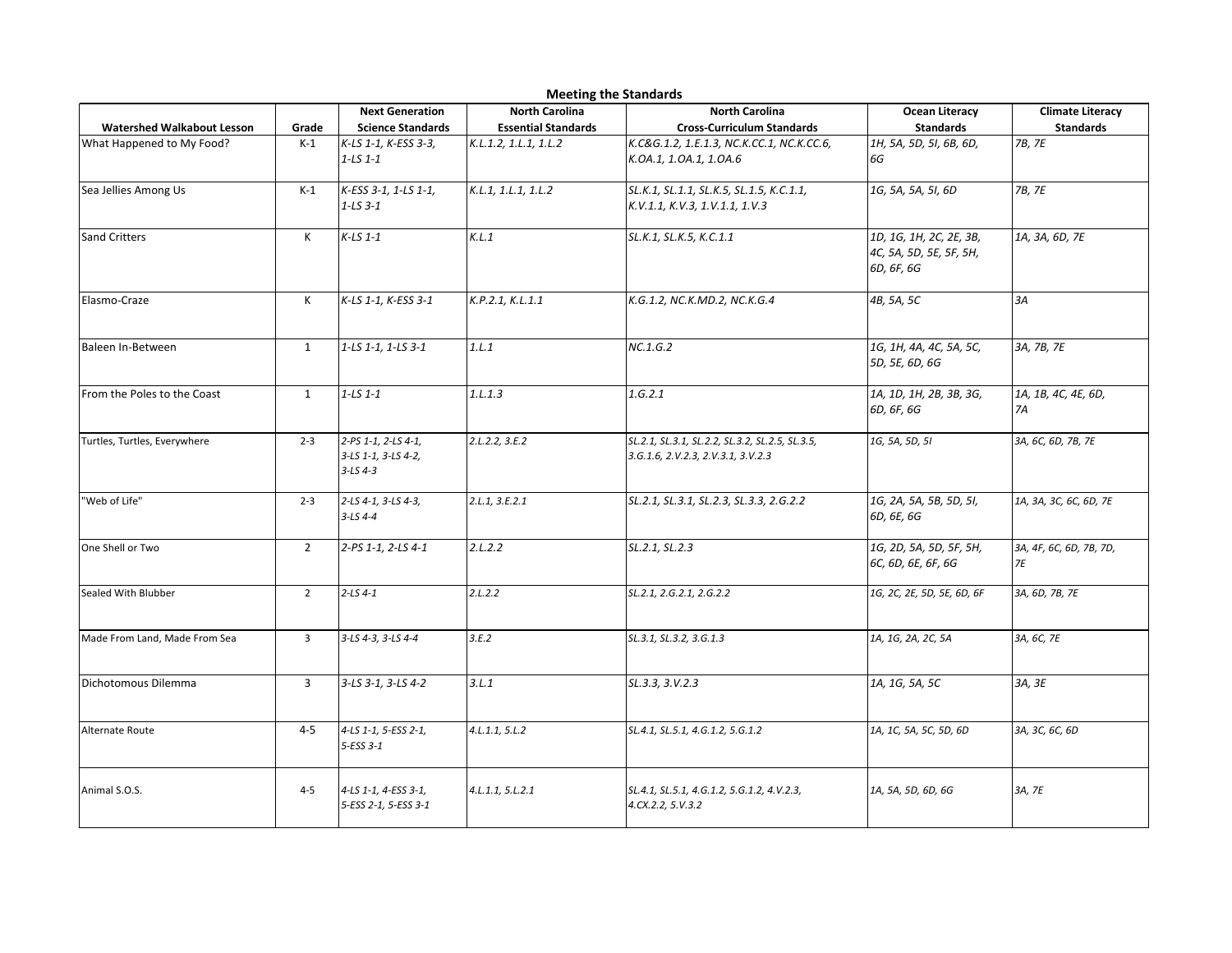|                                   |                | <b>Next Generation</b>                                                  | <b>North Carolina</b>                                | <b>North Carolina</b>                                                                                                                            | <b>Ocean Literacy</b>                             | <b>Climate Literacy</b>               |
|-----------------------------------|----------------|-------------------------------------------------------------------------|------------------------------------------------------|--------------------------------------------------------------------------------------------------------------------------------------------------|---------------------------------------------------|---------------------------------------|
| <b>Watershed Walkabout Lesson</b> | Grade          | <b>Science Standards</b>                                                | <b>Essential Standards</b>                           | <b>Cross-Curriculum Standards</b>                                                                                                                | <b>Standards</b>                                  | <b>Standards</b>                      |
| "Incredible Journey"              | 4              | $4 - LS 1 - 1$                                                          | 4.1.1.3                                              | SL.4.2, SL.4.5, 4.G.1.2, 4.V.2.3, 4.CX.2.2                                                                                                       | 1F, 1G, 1H, 4C, 6A, 6D,<br>6G                     | 1A, 2A, 3F, 3G, 6C                    |
| Share and Share Alike             | 4              | 4-ESS 3-1                                                               | 4.1.1                                                | SL.4.1, 4.H.1.3, 4.G.1.2                                                                                                                         | 1G, 1H, 4C, 4I, 6D, 6G                            | 3E, 6C, 6D                            |
| <b>Invading Your Space</b>        | 5              | $5 - LS$ 1-1                                                            | 5.1.2.3                                              | SL.5.1                                                                                                                                           | 1G, 5I, 6D                                        | 3A, 7E                                |
| Sea Level is On the Rise          | 5              | 5-ESS 2-1, 5-ESS 3-1                                                    | 5.P.2.1, 5.L.2                                       | SL.5.1, 5.G.1.3                                                                                                                                  | 1A, 1D, 1G, 2B, 2C, 2E,<br>5A, 5D, 5I, 6D, 6F, 6G | 2B, 3A, 3C, 4F, 6C, 6D,<br>7A, 7B, 7E |
| A Little Crab on a Big Decline    | $6-8$          | MS-LS 1-5, MS-LS 2-1,<br>MS-LS 2-4, MS-ESS 3-4                          | 6.L.2.3, 7.L.2.3, 8.L.3.1                            | SL.6.1, S.L.7.1, SL.8.1, SL.6.5, SL.7.5, SL.8.5,<br>NC.6.RP.3, NC.6.SP.4, NC.6.SP.5, NC.7.SP.6,<br>NC.8.SP.1, 6.C&G.1.4, 7.E.1.2, 8.E.1.1, 8.G.1 | 1G, 1H, 5A, 5D, 5E, 5F,<br>5I, 6D, 6G             | 3A, 3C, 4F, 6C, 6D, 7A,<br>7D, 7E     |
| "Sum of the Parts"                | $6 - 7$        | MS-LS 2-4, MS-ESS 3-4                                                   | 6.E.2.4, 7.E.1.6                                     | SL.6.1, SL.7.1, SL.6.2, SL.6.5, SL.7.5, 7.G.1.3,<br>6.V.2, 6.CX.2.2, 7.V.2.2                                                                     | 1F, 1G, 1H, 2C, 6D, 6G                            | 2D, 2E, 4F, 6A, 6C                    |
| Tragedy of the Commons            | $7 - 8$        | MS-LS 1-5, MS-LS 2-1,<br>MS-LS 2-5, MS-ESS 3-4                          | 7.L.2.3, 8.L.3.1                                     | SL.7.1, SL.8.1, SL.7.4, SL.8.4, NC.7.SP.6,<br>7.C&G.1.1, 7.E.1.2, 7.E.1.4, 8.E.1.1, 8.E.1.2                                                      | 1H, 5A, 5D, 6B, 6D, 6G,<br>7C                     | 4F, 6A, 6D, 7E                        |
| <b>Mighty Migrations</b>          | 6              | MS-LS 1-5, MS-LS 2-1,<br>MS-LS 2-2, MS-LS 2-4,<br>MS-ESS 3-4            | 6.1.2.3                                              | RI.6.2, 6.G.1.4                                                                                                                                  | 1A, 1C, 1H, 4C, 5A, 5D,<br>6D, 6G                 | 3A, 3C, 6A, 7D, 7E                    |
| Marine CSI                        | $\overline{7}$ | MS-LS 2-4, MS-ESS 2-4,<br>MS-ESS 3-3                                    | 7. L. 2.3                                            | RI.7.1, SL.7.1, 7.G.2.2                                                                                                                          | 1G, 5A, 6D, 6E, 6G                                | 2D, 2E, 3A, 4F, 6A, 6C,<br>6D         |
| Microscope Mania                  | 8              | MS-LS 1-6, MS-LS 4-2,<br>MS-LS 4-3                                      | 8.L.3                                                | SL.8.1, SL.8.5                                                                                                                                   | 1A, 1C, 5A, 5B, 5C, 5D,                           | 3A, 3C, 6D                            |
| Are You Fit to Survive?           | Biology        | HS-LS 2-1, HS-LS 2-2,<br>HS-LS 3-3, HS-LS 4-3,<br>$HS$ -LS 4-5          | Bio.2.1.2, Bio.2.1.3, Bio.2.2.1,<br>Bio.3.4.2        | SL.9-10.1, SL.11-12.1, AH2.H.1.3,<br>NC.M2.S-IC.2, NC.M3.S-IC.1                                                                                  | 1H, 4B, 5A, 5D, 5F                                | 3A, 3C, 6D, 7E                        |
| Sea Turtle Salvation              | Biology        | HS-LS 2-7, HS-LS 2-8,<br>HS-LS 4-5, HS-LS 4-6,<br>HS-ESS 3-6            | Bio.2.2                                              | W.9-10.1, W.11-12.1, SL.9-10.1, SL.11-12.1,<br>SL.9-10.4, SL.11-12.4                                                                             | 1A, 1C, 4C, 5A, 5D, 6D,<br>6G                     | 3A, 7E                                |
| It's Getting Hot in Here          | Biology        | HS-LS 2-1, HS-LS 2-2,<br>HS-LS 2-6, HS-LS 2-7,<br>HS-LS 4-5, HS-ESS 3-6 | Bio.2.1.2, Bio.2.2, Bio.3.2.3                        | SL.9-10.1, SL.11-12.1, SL.9-10.4, SL.11-12.4,<br>NC.M2.S-IC.2                                                                                    | 3B, 3F, 3G, 5A, 5D, 5F,<br>6D, 6E, 6G             | 3A, 3C, 4E, 4F, 5B, 5E,<br>6C, 6D, 7A |
| A Diplomatic Island               | Enviro         | HS-LS 2-7, HS-LS 4-6,<br>HS-ESS 3-3, HS-ETS 1-3                         | EEn.2.2, EEn.2.4, EEn.2.7.3,<br>EEn.2.8.3, EEn.2.8.4 | RI.9-10.1, W.9-10.1, W.11-12.1, SL.9-10.1,<br>SL.11-12.1, SL.9-10.3, SL.11-12.3, SL.9-10.4,<br>SL.11-12.4, AH2.H.3.2, FP.C&G.2.7, FP.C&G.3.6     | 1G, 1H, 2B, 2C, 2E, 5H,<br>6B, 6C, 6D, 6F, 6G     | 3D, 4F, 6C, 7A                        |